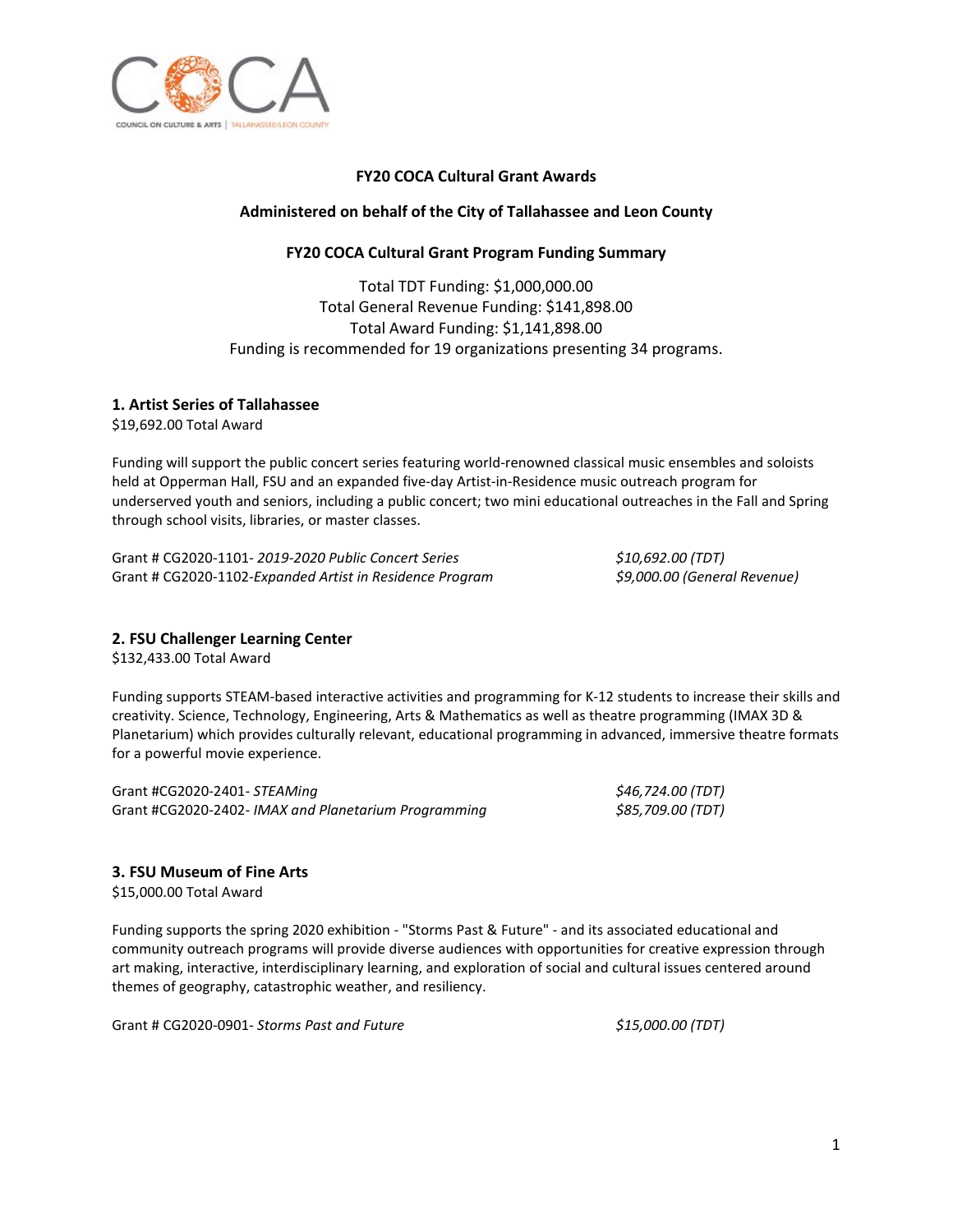

#### **4. Goodwood Museum and Gardens**

\$80,000.00 Total Award

Funding supports care and exhibition of historic collections, as well as theatrical, musical, visual arts, and educational programming. The Main House museum, "One Place, Two Worlds" initiative, and "Prohibition and Preservation" exhibits draw national and international visitors. Inclusive programming built on innovative partnerships engages diverse audiences and encourages repeat visitation.

Grant #CG2020-2101*- The Workers and the Wealthy Exhibit \$46,000.00 (TDT)* Grant #CG2020-2102*- Cultural and Educational Programming \$34,000.00 (TDT)*

#### **5. Irish Repertory Theater**

\$3,375.00 Total Award

The Irish Repertory Theater requests funds to produce Endgame by Samuel Beckett, a play considered by critics to be one of his most important contributions to postmodern European and American Theater. International scholar Stanley Gontarski will lead pre-show discussions and conduct question and answer sessions.

Grant #CG2020-0101*- Endgame \$3,375.00 (TDT)*

#### **6. John Gilmore Riley Center/Museum**

\$50,000.00 Total Award

To document, preserve and promote the African-American history and culture of Tallahassee/Leon County, 1865 to 1968, through research, collections and oral histories of those who lived it and share it with diverse audiences as an enduring public resource through education and tourism.

Grant #CG2020-1701- *The Beat of Freedom \$20,200.00 (TDT)* Grant # CG2020-1702*- Legacy and Learning \$29,800.00 (TDT)*

**7. LeMoyne Arts** \$71,199.00 Total Award

Funding will support art exhibits and increase local artist outreach and tourism options; infuse community experiences with diverse artistic expressions; expand exhibition programming, learning opportunities for young and life- long learners, and increase tourism.

| Grant # CG2020-2001- Ongoing Arts Exhibits                     | \$59,199.00 (TDT) |
|----------------------------------------------------------------|-------------------|
| Grant # CG2020-2002- Beyond the Exhibits: Expanded Initiatives | \$12,000.00 (TDT) |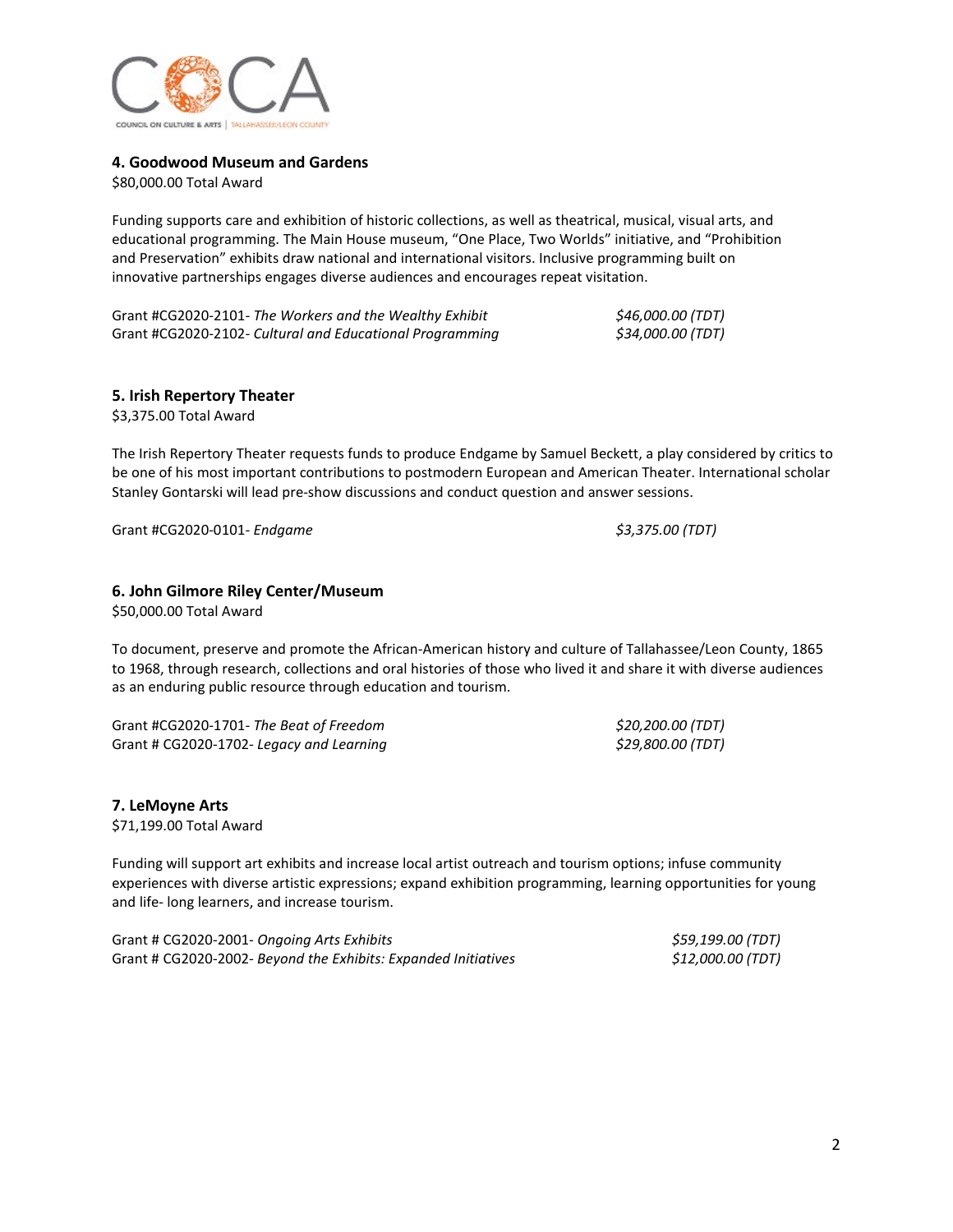

#### **8. Mickee Faust Alternative Performance Community**

\$14,000.00 Total Award

Supports the Spring Cabaret, a community-based live theater project which is central to the company's performance outreach mission, outreach efforts*,* as well as the month-long "Queer as Faust" festival which includes six performances of original material, a film, and a visiting artist/community workshop.

Grant # CG2020-0801- *Spring Cabaret \$6,500.00 (TDT)* Grant # CG2020-0802*- Queer as Faust \$7,500.00 (TDT)*

**9. Southern Shakespeare Company**

\$45,800.00 Total Award

Funding will support SSC's expanding educational programming, including school visits by Shakespeare Man, Sonnet Man, their Bardlings program, and our after-school programs as well as SSC's touring productions of "A Town Divided" and "A Moveable Midsummer Night's Dream."

Grant # CG2020-1601*- Education Outreach In Class and Afterschool \$30,750.00 (General Revenue)* Grant # CG2020-1602 - *Shakespeare on the Run \$15,050.00 (TDT)*

#### **10. Tallahassee Bach Parley**

\$36,014.00 Total Award

Funding supports the series of four concerts of Baroque music performed by professional musicians on period instruments with educational commentary as well as the Bach Parley String Academy's" Kids Go for B'roque" concert.

Grant #CG2020-1501*- Concert Series \$24,000.00 (TDT)* Grant # CG2020-1502*- Community Engagement \$12,014.00 (General Revenue)*

#### **11. Tallahassee Civic Chorale**

\$6,750.00 Total Award

The project, consisting of three major concerts, is designed to be family-friendly and community-oriented, in order to reflect the Tallahassee/Leon County community, and thereby attract the greatest number of residents and visitors to their concerts.

Grant #CG2020-0301*- 2019-2020 Concert Season \$6,750.00 (TDT)*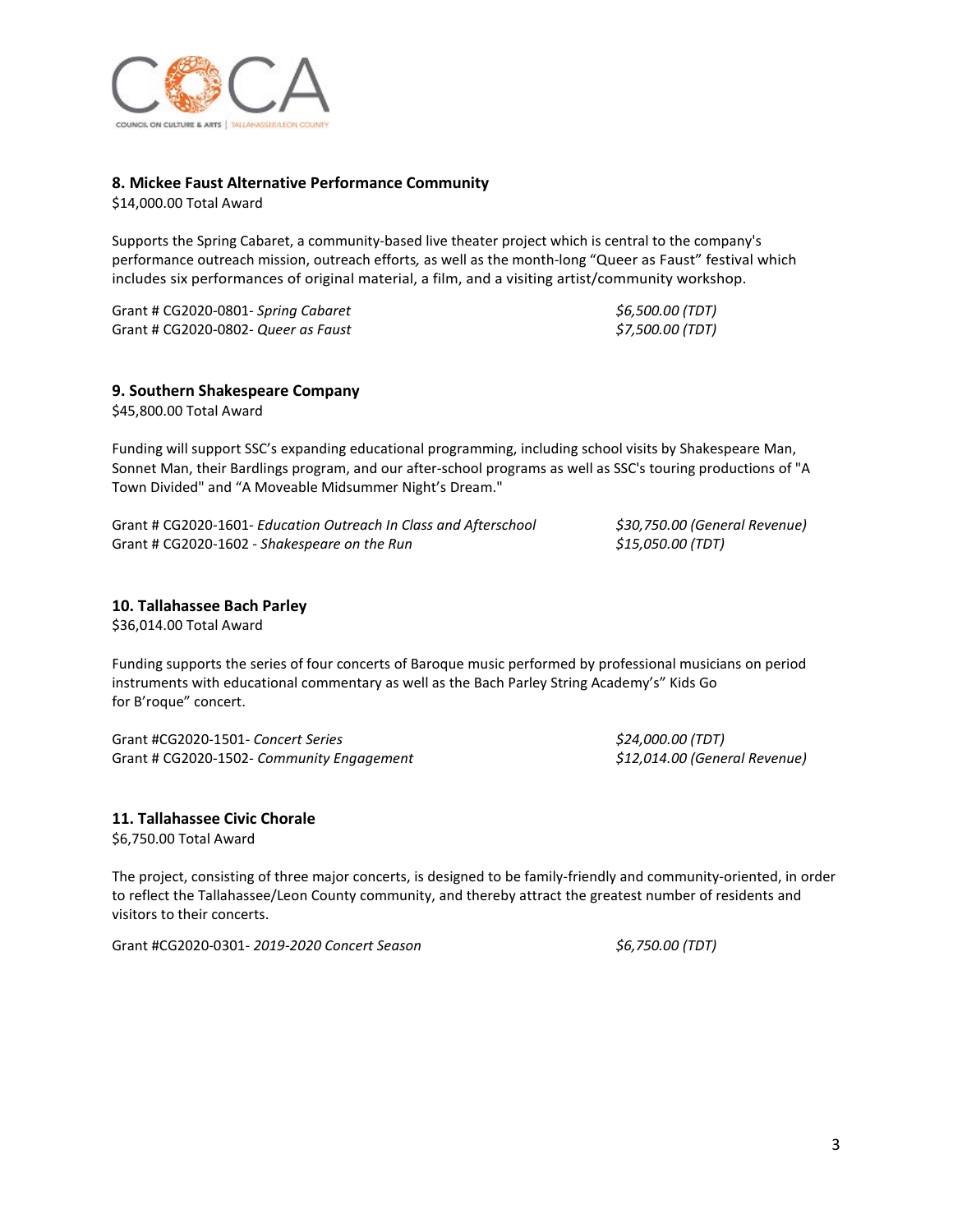

## **12. Tallahassee Community Chorus**

\$16,200 Total Award

The Tallahassee Community Chorus seeks grant funding in support of its 2019-2020 concert season. The Chorus offers singing opportunities to community members and students and provides FSU graduate students with conducting and internship opportunities. Diverse populations of the community are engaged to perform and attend performance performances as patrons.

Grant # CG2020-1001*- Masterworks Series \$9,000.00 (TDT)* Grant # CG2020-1002*- Unity Concert \$7,200.00 (TDT)*

## **13. Tallahassee Museum of History and Natural Science**

\$325,000.00 Total Award

The Museum seeks funding to collect, conserve and interpret the region's natural and cultural history; Offer educational programs to audiences of all ages; Market its activities and contribute to our area's economic and tourism development efforts; Remain accessible to audiences through special programs, free admission and scholarships.

| Grant #CG2020-2501- Collections, Research, and Exhibitions Programs | \$199,938.00 <i>(TDT)</i> |
|---------------------------------------------------------------------|---------------------------|
| Grant #CG2020-2502- Educational Programs and Cultural Events        | \$125,062.00 (TDT)        |

### **14. Tallahassee Symphony Orchestra**

\$108,691.00 Total Award

Funding will be used to support the Tallahassee Symphony Orchestra's subscription and community outreach and educational concerts.

Grant # CG2020-2301- *2019-20 Subscription Series \$80,684.00 (TDT)* Grant # CG2020-2302- *Community Engagement and Outreach Concerts \$17,845.00 (TDT)*

*\$10,162.00 (General Revenue)*

#### **15. Tallahassee Youth Orchestras**

\$29,172.00 Total Award

The Tallahassee Youth Orchestras is the Big Bend's only comprehensive orchestral training program serving children of all levels and ages with four orchestras and several chamber ensembles. Through music instruction, performances, and partnerships, the TYO seeks to provide quality music programs and community performances that strengthen the Tallahassee Community.

| Grant # CG2020-1301-30th Anniversary Concert          | <i>\$19,900.00 (TDT)</i>     |
|-------------------------------------------------------|------------------------------|
| Grant # CG2020-1302- Community Outreach and Education | \$9,272.00 (General Revenue) |